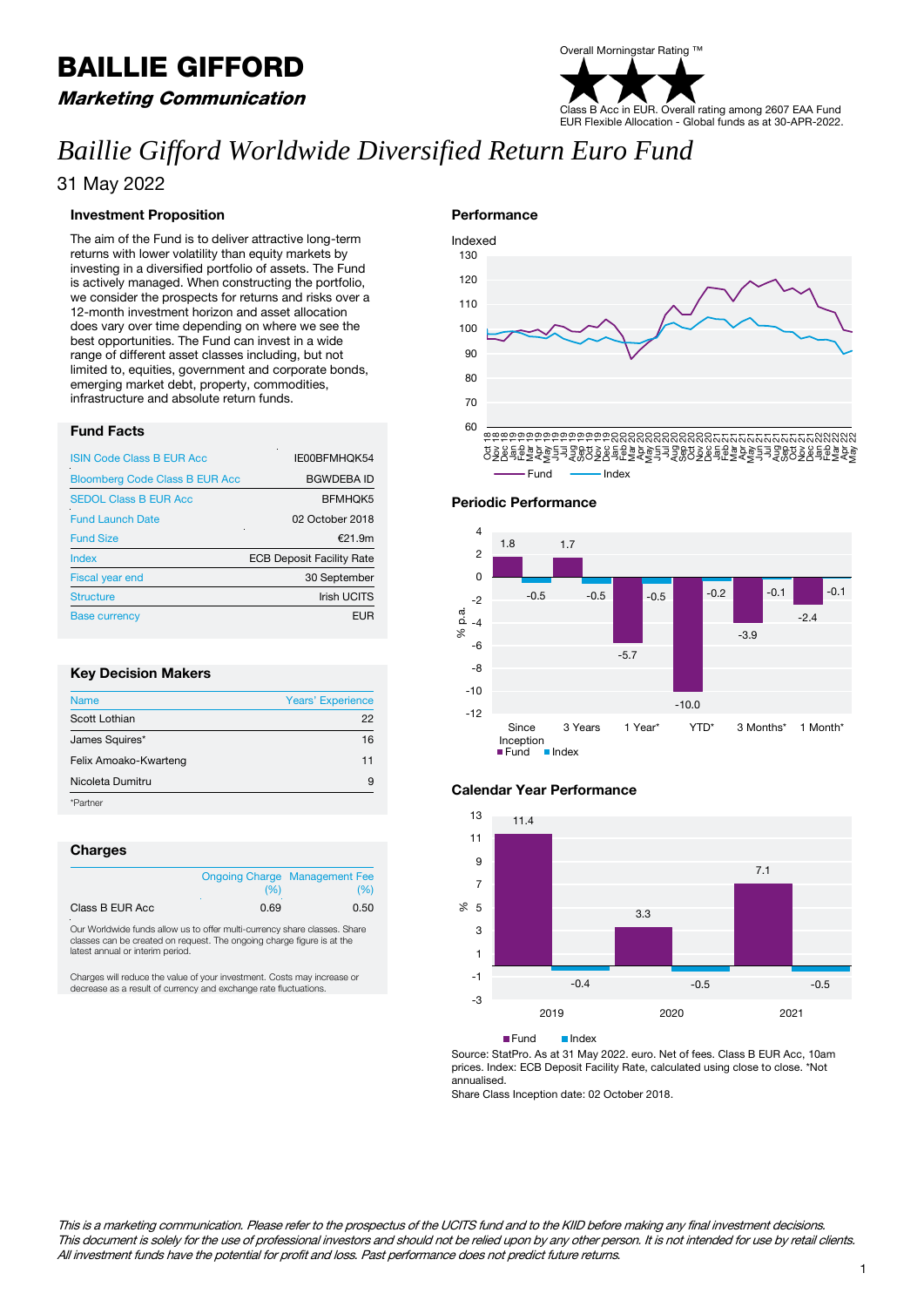#### **Asset Allocation**



|                |                                             | %    |
|----------------|---------------------------------------------|------|
| 1              | <b>Listed Equities</b>                      | 22.2 |
| 2              | Property                                    | 9.7  |
| 3              | <b>High Yield Credit</b>                    | 8.7  |
| $\overline{4}$ | <b>Investment Grade Bonds</b>               | 1.0  |
| 5              | <b>Structured Finance</b>                   | 4.6  |
| 6              | Commodities                                 | 2.8  |
| 7              | <b>Emerging Market Bonds Local Currency</b> | 3.1  |
| 8              | <b>Emerging Market Bonds Hard Currency</b>  | 2.9  |
| 9              | Infrastructure                              | 19.6 |
| 10             | Government Bonds                            | 5.5  |
| 11             | Absolute Return                             | 11.9 |
| 12             | <b>Active Currency</b>                      | 0.3  |
| 13             | <b>Cash and Equivalents</b>                 | 7.7  |

When calculating the asset class weightings, all futures positions are included at 0% weight.

By investing in the Fund you own shares in the Fund. You do not have ownership or control of the underlying assets such as the stocks and shares of the companies that make up the portfolio as these are owned by the Fund.

#### **Top Ten Holdings**

|                | <b>Holdings</b>                                                     | % of Total Assets |
|----------------|---------------------------------------------------------------------|-------------------|
|                | <b>Baillie Gifford Cyclical Recovery Equity</b>                     | 4.7               |
| 2              | Baillie Gifford Emerging Markets Leading<br><b>Companies Fund</b>   | 3.2               |
| 3              | Baillie Gifford Emerging Markets Bond Fund                          | 3.1               |
| $\overline{4}$ | Fair Oaks Senior CLO Note                                           | 3.0               |
| 5              | Citigroup Volatility Carry ETN (c)                                  | 3.0               |
| 6              | Blackrock Asian High Yield Bond Fund                                | 2.9               |
|                | Baillie Gifford Worldwide Sustainable Emerging<br>Markets Bond Fund | 2.6               |
| 8              | UBS CSI 500 NTR index + 7.05% ETN (c)                               | 2.3               |
| 9              | Baillie Gifford European Fund                                       | 2.2               |
| 10             | <b>BAML Commodity Carry ETN (c)</b>                                 | 2.1               |
|                |                                                                     |                   |

#### **Discrete Performance**

|              |     | 31/03/17- 31/03/18- 31/03/19- 31/03/20- 31/03/21-<br>31/03/18 31/03/19 31/03/20 31/03/21 31/03/22 |        |        |        |
|--------------|-----|---------------------------------------------------------------------------------------------------|--------|--------|--------|
| Fund Net (%) | N/A | N/A                                                                                               | $-91$  | 18.5   | 1.3    |
| Index $(\%)$ | N/A | N/A                                                                                               | $-0.4$ | $-0.5$ | $-0.5$ |

#### **Discrete Performance**

|              |     | 31/03/12- 31/03/13- 31/03/14- 31/03/15- 31/03/16-<br>31/03/13 31/03/14 31/03/15 31/03/16 31/03/17 |     |     |     |
|--------------|-----|---------------------------------------------------------------------------------------------------|-----|-----|-----|
| Fund Net (%) | N/A | N/A                                                                                               | N/A | N/A | N/A |
| Index $(\%)$ | N/A | N/A                                                                                               | N/A | N/A | N/A |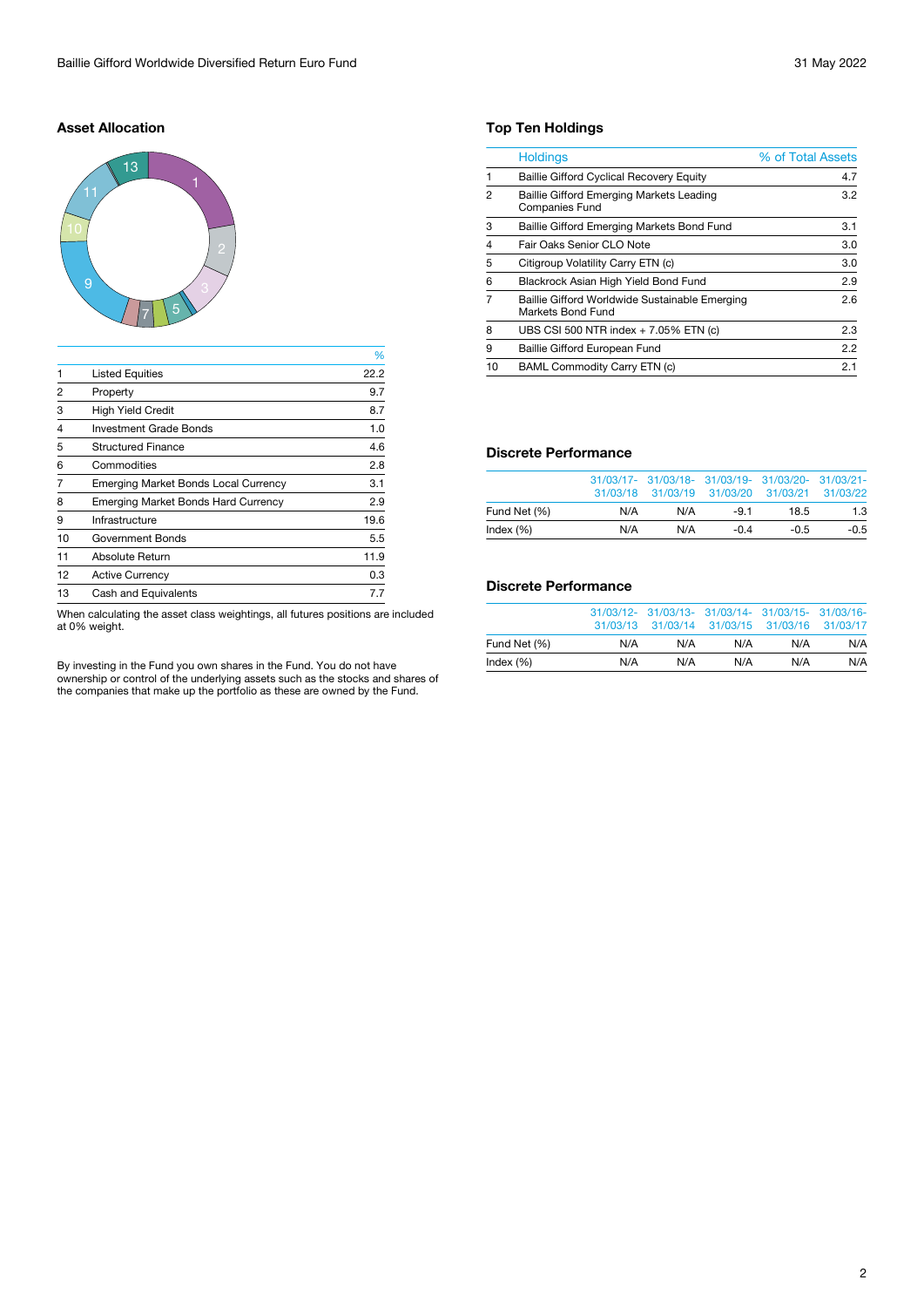#### **Risks and Additional Information**

The Fund is a sub-fund of Baillie Gifford Worldwide Funds PLC which is an established umbrella fund. Its Investment Manager and Distributor is Baillie Gifford Investment Management (Europe) Limited ("BGE"). This document does not provide you with all the facts that you need to make an informed decision about investing in the Fund. Further details of the risks associated with investing in the Fund can be found in the Key Investor Information Document (KIID), or the Prospectus.

A Prospectus is available for Baillie Gifford Worldwide Funds plc (the Company) in English, French and German. Key Investor Information Documents (KIIDs) are available for each share class of each of the sub-funds of the Company and in one of the official languages of each of the EU Member States into which each sub-fund has been notified for marketing under the Directive 2009/65/EC (the UCITS Directive). These can be obtained from bailliegifford.com. In addition, a summary of investor rights is available from bailliegifford.com. The summary is available in English.

The sub-funds of the Company are currently notified for marketing into a number of EU Member States under the UCITS Directive. The Company can terminate such notifications for any share class and/or sub-fund of the Company at any time using the process contained in Article 93a of the UCITS Directive.

Nothing in the document should be construed as advice and it is therefore not a recommendation to buy or sell shares.

The ongoing charges figure is based on actual expenses for the latest financial period. Where the share class has been launched during the financial period and / or expenses during the period are not representative, an estimate of expenses may have been used instead. It may vary from year to year. It excludes the costs of buying and selling assets for the Fund although custodian transaction costs are included.

Where a share class has not been seeded an estimate of expenses has been used. This document contains information on investments which does not

constitute independent research. Accordingly, it is not subject to the protections afforded to independent research and Baillie Gifford and its staff may have dealt in the investments concerned. It is classified as advertising in Switzerland under Art 68 of the Financial Services Act ("FinSA").

This document is issued by Baillie Gifford Overseas Limited ("BGO") which provides investment management and advisory services to non-UK clients. BGO is wholly owned by Baillie Gifford & Co. Both are authorised and regulated in the UK by the Financial Conduct Authority. BGO is registered with the SEC in the United States of America, and is licensed with the Financial Sector Conduct Authority in South Africa as a Financial Services Provider. The Fund is authorised in Ireland and regulated by the Central Bank of Ireland.

BGE provides investment management and advisory services to European (excluding UK) clients. It was incorporated in Ireland in May 2018. BGE is authorised by the Central Bank of Ireland as an AIFM under the AIFM Regulations and as a UCITS management company under the UCITS Regulation. BGE is also authorised in accordance with Regulation 7 of the AIFM Regulations, to provide management of portfolios of investments, including Individual Portfolio Management ('IPM') and Non-Core Services. BGE has been appointed as UCITS management company to the following UCITS umbrella company; Baillie Gifford Worldwide Funds plc. Through its MiFID passport, it has established Baillie Gifford Investment Management (Europe) Limited (Frankfurt Branch) to market its investment management and advisory services and distribute Baillie Gifford Worldwide Funds plc in Germany. Similarly, it has established Baillie Gifford Investment Management (Europe) Limited (Amsterdam Branch) to market its investment management and advisory services and distribute Baillie Gifford Worldwide Funds plc in The Netherlands. Baillie Gifford Investment Management (Europe) Limited also has a representative office in Zurich, Switzerland pursuant to Art. 58 of the Federal Act on Financial Institutions ("FinIA"). The representative office is authorised by the Swiss Financial Market Supervisory Authority (FINMA). The representative office does not constitute a branch and therefore does not have authority to commit Baillie Gifford Investment Management (Europe) Limited.

Baillie Gifford Asia (Hong Kong) Limited 柏基亞洲(香港)有限公司 ("BGA") holds a Type 1 and a Type 2 licence from the Securities and Futures Commission of Hong Kong to market and distribute Baillie Gifford's range of collective investment schemes to professional investors in Hong Kong. Baillie Gifford International LLC was formed in Delaware in 2005 and is registered with the SEC. It is the legal entity through which BGO provides client service and marketing functions in

## North America.

Baillie Gifford International LLC, BGE and BGA are a wholly owned subsidiaries of Baillie Gifford Overseas Limited. All information is sourced from Baillie Gifford & Co. All amounts in share class currency and as at the date of the document unless otherwise stated. All figures are rounded, so any totals may not sum.

The Fund does not guarantee positive returns. It aims to limit the extent of loss in any short term period to a lower level than equities. Investment markets can go down as well as up and market conditions can change rapidly. The value of an investment in the Fund, and any income from it, can fall as well as rise and investors may not get back the amount invested.

The specific risks associated with the Fund include:

Market values for illiquid securities which are difficult to trade, or value less frequently than the Fund, such as holdings in weekly or monthly dealt funds, may not be readily available. There can be no assurance that any value assigned to them will reflect the price the Fund might receive upon their sale.

Investment in vehicles which themselves invest in a range of assets described previously which may become illiquid may not be easily converted into cash when required.

Custody of assets, particularly in emerging markets, involves a risk of loss if a custodian becomes insolvent or breaches duties of care.

The Fund invests in emerging markets where difficulties in dealing, settlement and custody could arise, resulting in a negative impact on the value of your investment.

Bonds issued by companies and governments may be adversely affected by changes in interest rates, expectations of inflation and a decline in the creditworthiness of the bond issuer. The issuers of bonds in which the Fund invests, particularly in emerging markets, may not be able to pay the bond income as promised or could fail to repay the capital amount.

Investments may be made directly in hedge funds or, through specific investment vehicles into property, infrastructure and commodities. Returns from these investments are sensitive to various factors which may include interest and exchange rates, economic growth prospects and inflation, the occurrence of natural disasters, and the cost and availability of gearing (debt finance).

The Fund has exposure to foreign currencies and changes in the rates of exchange will cause the value of any investment, and income from it, to fall as well as rise and you may not get back the amount invested.

Derivatives may be used to obtain, increase or reduce exposure to assets and may result in the Fund being leveraged. This may result in greater movements (down or up) in the price of shares in the Fund. It is not our intention that the use of derivatives will significantly alter the overall risk profile of the Fund.

The Fund's share price can be volatile due to movements in the prices of the underlying holdings and the basis on which the Fund is priced.

Further details of the risks associated with investing in the Fund can be found in the Key Investor Information Document (KIID), or the Prospectus. Copies of both the KIID and Prospectus are available at bailliegifford.com.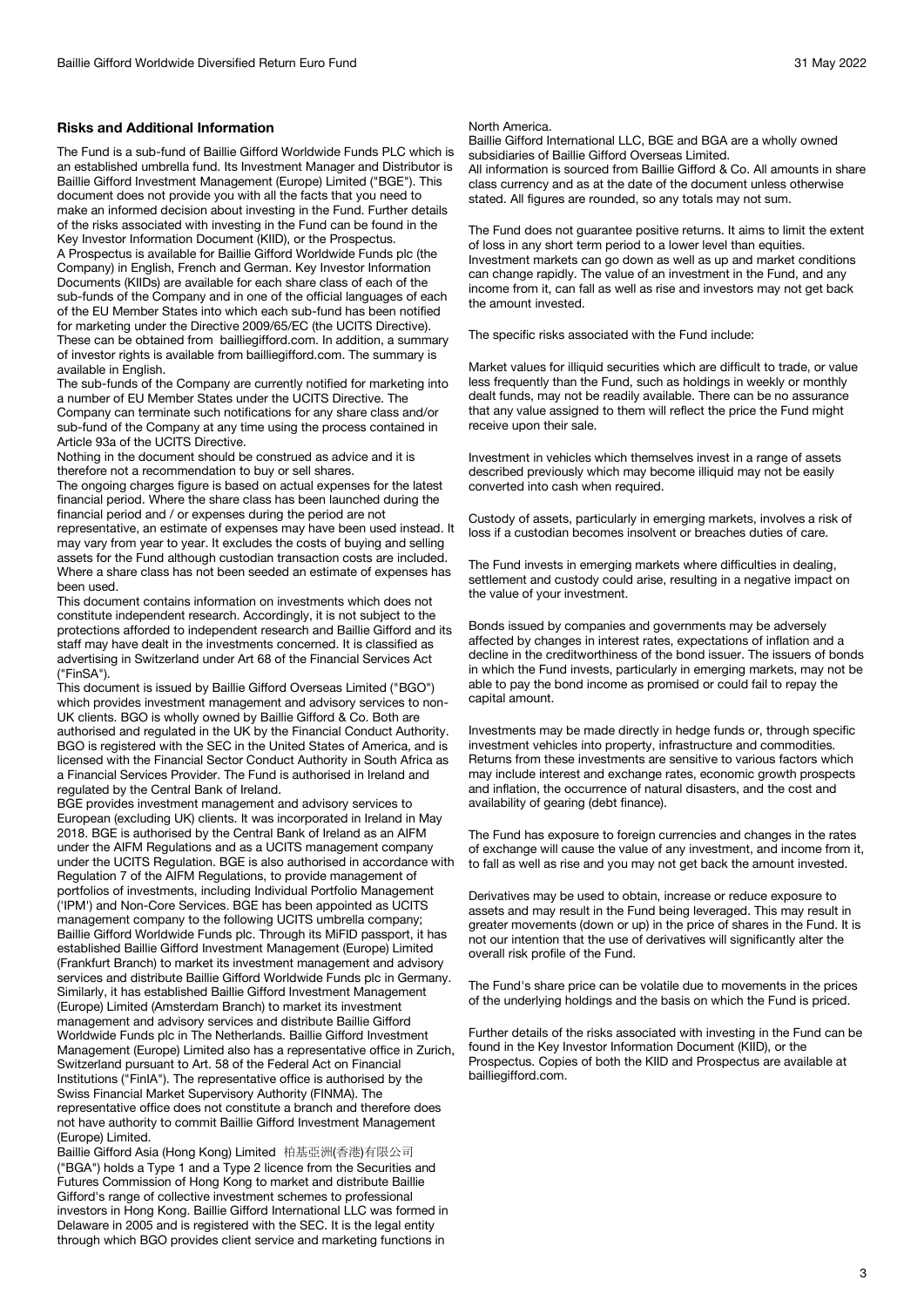#### **Awards and Ratings**

The information contained herein: (1) is proprietary to Morningstar and/or its content providers; (2) may not be copied or distributed; and (3) is not warranted to be accurate, complete, or timely. Neither Morningstar nor its content providers are responsible for any damages or losses arising from any use of this information. Past performance does not predict future returns.

#### **How to Deal**

To deal please contact your representative below or alternatively you can contact Brown Brothers Harriman direct by phone or post.

Tel Dublin: +353 1 241 7156 Tel Hong Kong: +852 3971 7156

Fax Dublin: +353 1 241 7157 Fax Hong Kong: +852 3971 7157

Address:

Brown Brothers Harriman Fund Administration Services (Ireland) Limited

30 Herbert Street, Dublin 2, D02 W329, Ireland

Further information about the Fund can also be obtained from locally appointed agents, details of which are available from the country specific pages at bailliegifford.com.

#### **Target Market**

This Fund is suitable for all investors seeking a Fund that aims to deliver capital growth over a long-term investment horizon. The investor should be prepared to bear losses. This Fund is compatible for mass market distribution. This Fund may not be suitable for investors who are concerned about short-term volatility and performance, seeking a regular source of income and investing for less than five years. This Fund does not offer capital protection.

#### **Financial Intermediaries**

This document is suitable for use of financial intermediaries. Financial intermediaries are solely responsible for any further distribution and Baillie Gifford takes no responsibility for the reliance on this document by any other person who did not receive this document directly from Baillie Gifford.